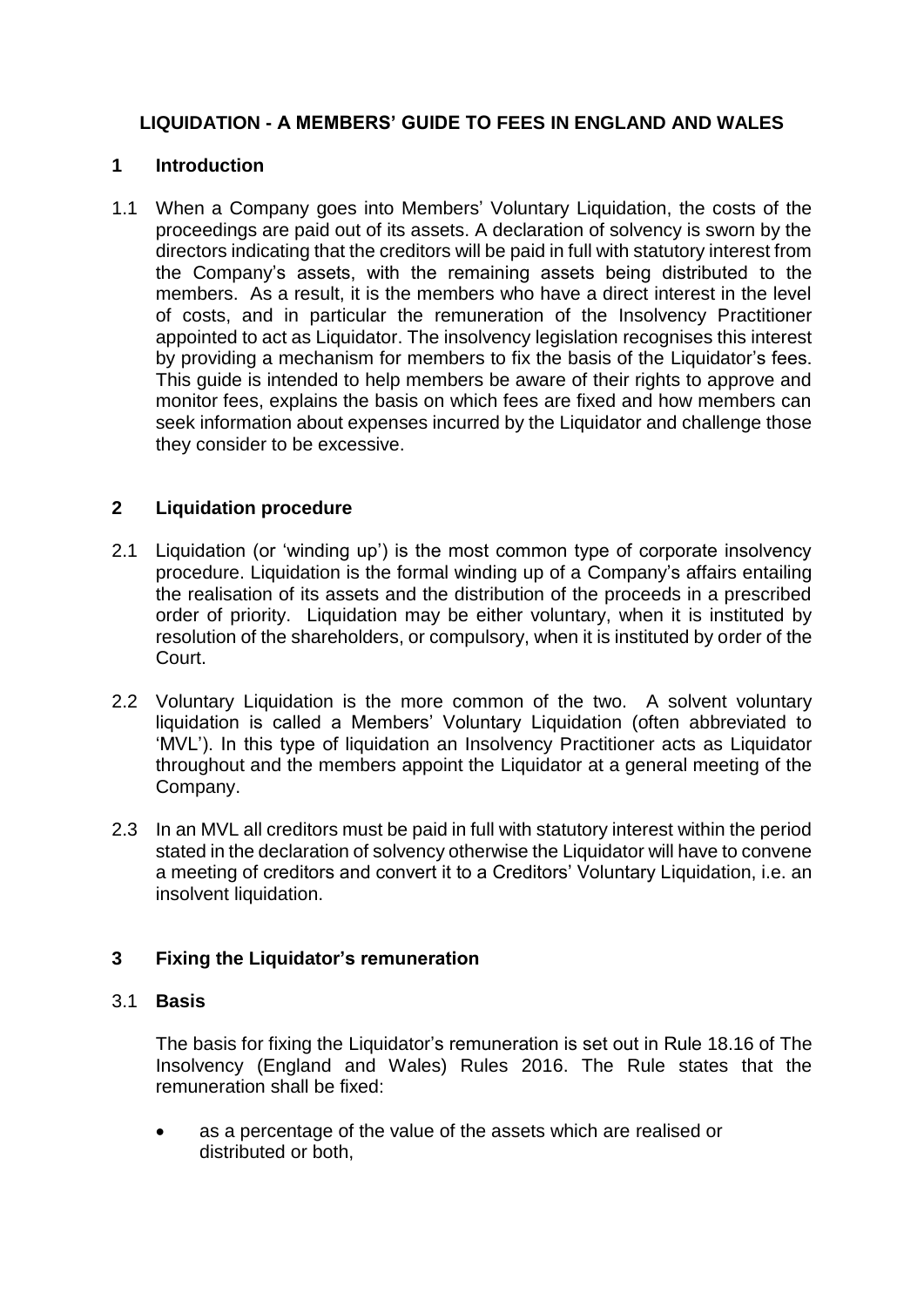- by reference to the time properly given by the Liquidator and his staff in attending to matters arising in the liquidation, or
- as a set amount.

Any combination of these bases may be used to fix the remuneration, and different bases may be used for different things done by the Liquidator. Where the remuneration is fixed as a percentage, different percentages may be used for different things done by the Liquidator.

#### 3.2 **Who fixes the remuneration**?

Rule 18.19 indicates that it is for the members at a general meeting of the Company to determine on which of these bases, or combination of bases, the remuneration is to be fixed. Where it is fixed as a percentage, it is for the members to determine the percentage or percentages to be applied and Rule 18.16(9) says that in arriving at their decision the members shall have regard to the following matters:

- the complexity (or otherwise) of the case;
- any responsibility of an exceptional kind or degree which falls on the Liquidator in connection with the winding up;
- the effectiveness with which the Liquidator appears to be carrying out, or to have carried out, his or her duties; and
- the value and nature of the assets with which the Liquidator has to deal.
- 3.3 A resolution specifying the terms on which the Liquidator is to be remunerated may be taken at the general meeting of the Company which appoints the Liquidator.
- 3.4 If the remuneration is not fixed as above, it will be fixed by the Court on application by the Liquidator, but the Liquidator may not make such an application unless he has first tried to get his or her remuneration fixed by the members as described above, and in any case not later than 18 months after his or her appointment.

#### **4 Review of remuneration**

Where there has been a material and substantial change in circumstances since the basis of the liquidator's fees were fixed, the liquidator may request that it be changed. The request must be made to the same body as initially approved the fees, and the same rules apply as to the original approval.

#### **5 What information should be provided by the Liquidator?**

#### **5.1 General principles**

5.1.1 The Liquidator should provide those responsible for approving his or her remuneration with sufficient information to them to make an informed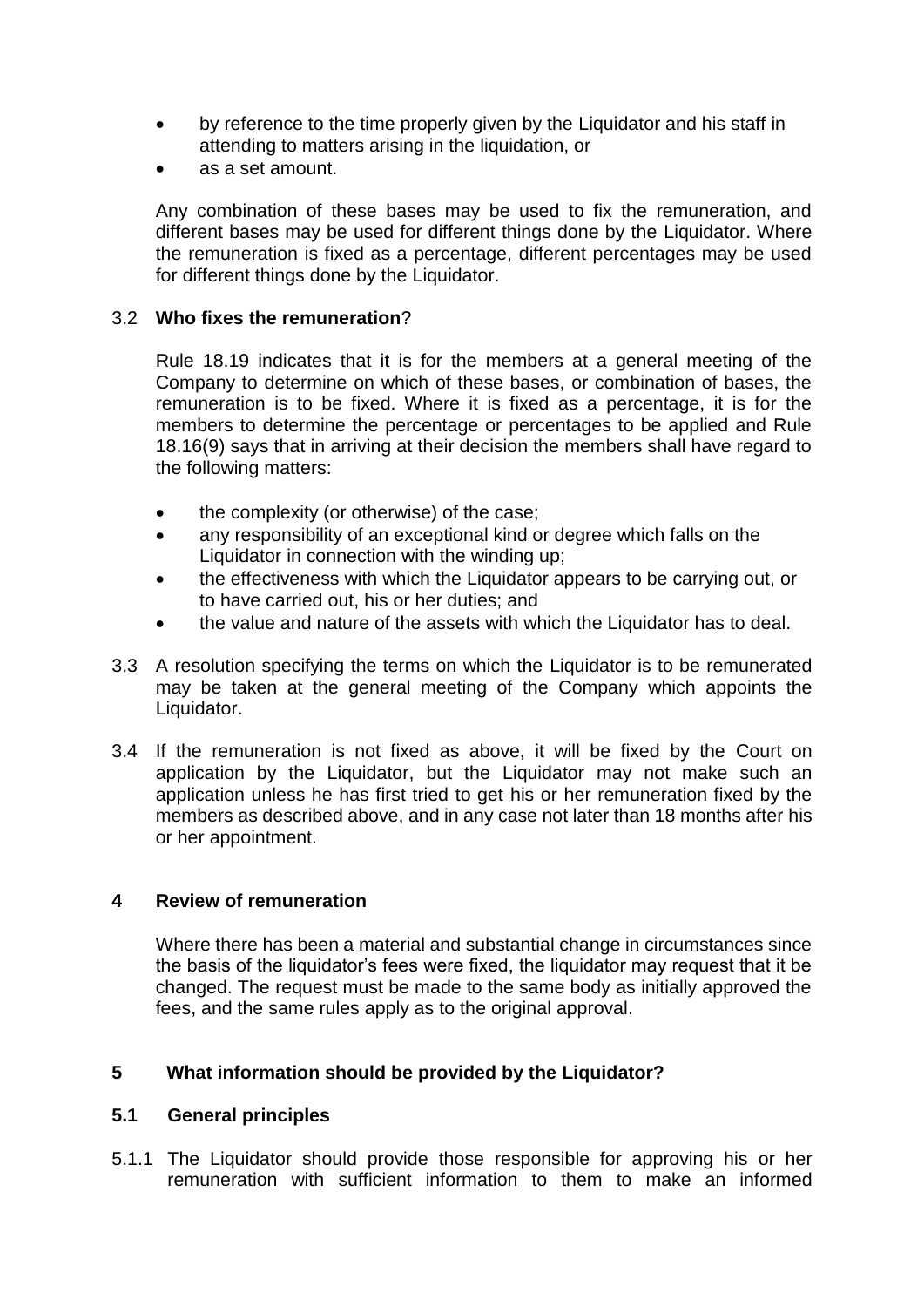judgement about the reasonableness of the Liquidator's request. The information should be presented in a manner which is transparent, consistent throughout the life of the case and useful to members, while being proportionate to the circumstances of the case.

- 5.1.2 The Liquidator should disclose:
	- payments, remuneration and expenses arising from the administration paid to the Liquidator or his or her associates;
	- any business or personal relationships with parties responsible for approving the Liquidator's remuneration or who provide services to the Liquidator in respect of the insolvency appointment where the relationship could give rise to a conflict of interest.

The Liquidator should inform members of their rights under insolvency legislation, and should advise them how they may access suitable information setting out their rights within the first communication with them and in each subsequent report.

5.1.3 Where the Liquidator sub-contracts out work that could otherwise be carried out by the Liquidator or his or her staff, this should be drawn to the attention of members with an explanation of why it is being done.

#### **5.2 Key issues**

- 5.2.1 The key issues of concern to those with a financial interest in the level of payments from the insolvency estate will commonly be:
	- the work the Liquidator anticipates will be done, and why that work is necessary;
	- the anticipated cost of that work, including any expenses expected to be incurred in connection with it;
	- whether it is anticipated that the work will provide a financial benefit to members, and if so what benefit (or if the work provided no direct financial benefit, but was required by statute);
	- the work actually done and why that work was necessary;
	- the actual costs of the work, including any expenses incurred in connection with it, as against any estimate provided;
	- whether the work has provided a financial benefit to members, and if so what benefit (or if the work provided no direct financial benefit, but was required by statute).

When providing information about payments, fees and expenses, the Liquidator should do so in a way which facilitates clarity of understanding of these key issues. Narrative explanations should be provided to support any numerical information supplied.

5.2.2 When approval for a fixed amount or a percentage basis is sought, the Liquidator should explain why the basis requested is expected to produce a fair and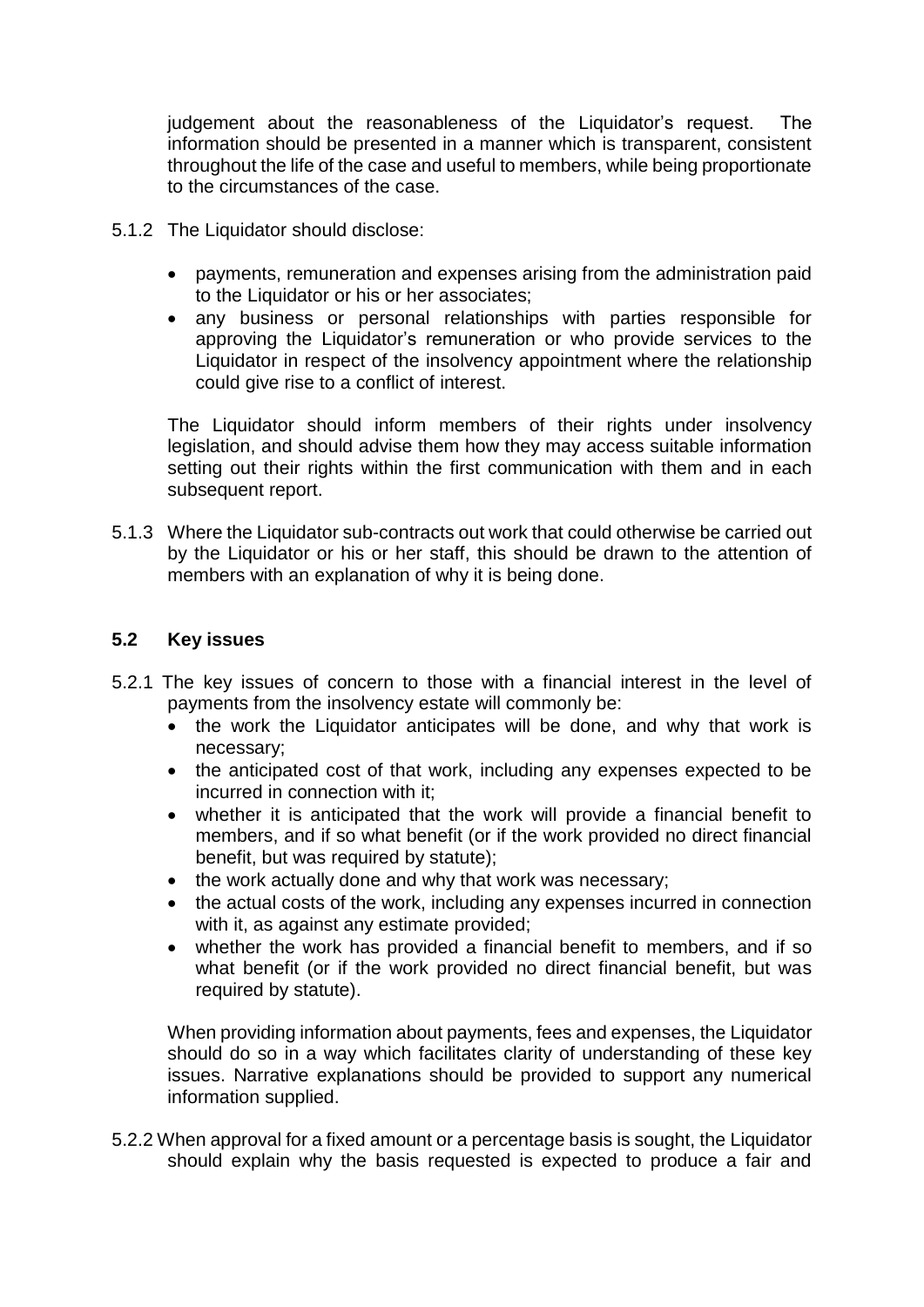reasonable reflection of the work that the Liquidator anticipates will be undertaken.

## **5.3 Disbursements**

- 5.3.1 Costs met by and reimbursed to the Liquidator in connection with the liquidation will fall into two categories:
	- Category 1 disbursements: These are payments to independent third parties where there is specific expenditure directly referable to the liquidation. Category 1 disbursements can be drawn without prior approval, although the Liquidator should be prepared to disclose information about them in the same way as any other expenses.
	- Category 2 disbursements: These are costs that are directly referable to the liquidation but not to a payment to an independent third party. They may include shared or allocated costs that may be incurred by the Liquidator or their firm, and that can be allocated to the liquidation on a proper and reasonable basis.

When seeking approval, the Liquidator should explain, for each category of cost, the basis on which the charge is being made. If the Liquidator has obtained approval for the basis of Category 2 disbursements, that basis may continue to be used in a sequential appointment where further approval of the basis of remuneration is not required, or where the Liquidator is replaced.

- 5.3.2 The following are not permissible as disbursements:
	- a charge calculated as a percentage of remuneration;
	- an administration fee or charge additional to the Liquidator's remuneration;
	- recovery of basic overhead costs such as office and equipment rental, depreciation and finance charges.

# **6. Progress reports and requests for further information**

- 6.1 The Liquidator is required to send annual progress reports to members. In addition to the items described above and especially those in paragraph 5.2.1, the reports must include:
	- details of the basis fixed for the fee of the liquidator (or if not fixed at the date of the report, the steps taken during the period of the report to fix it);
	- if the basis has been fixed, the fee charged during the period of the report, irrespective of whether it was actually paid during that period (except where it is fixed as a set amount, in which case it may be shown as that amount without any apportionment for the period of the report);
	- if the report is the first to be made after the basis has been fixed, the fee charged during the periods covered by the previous reports, together with a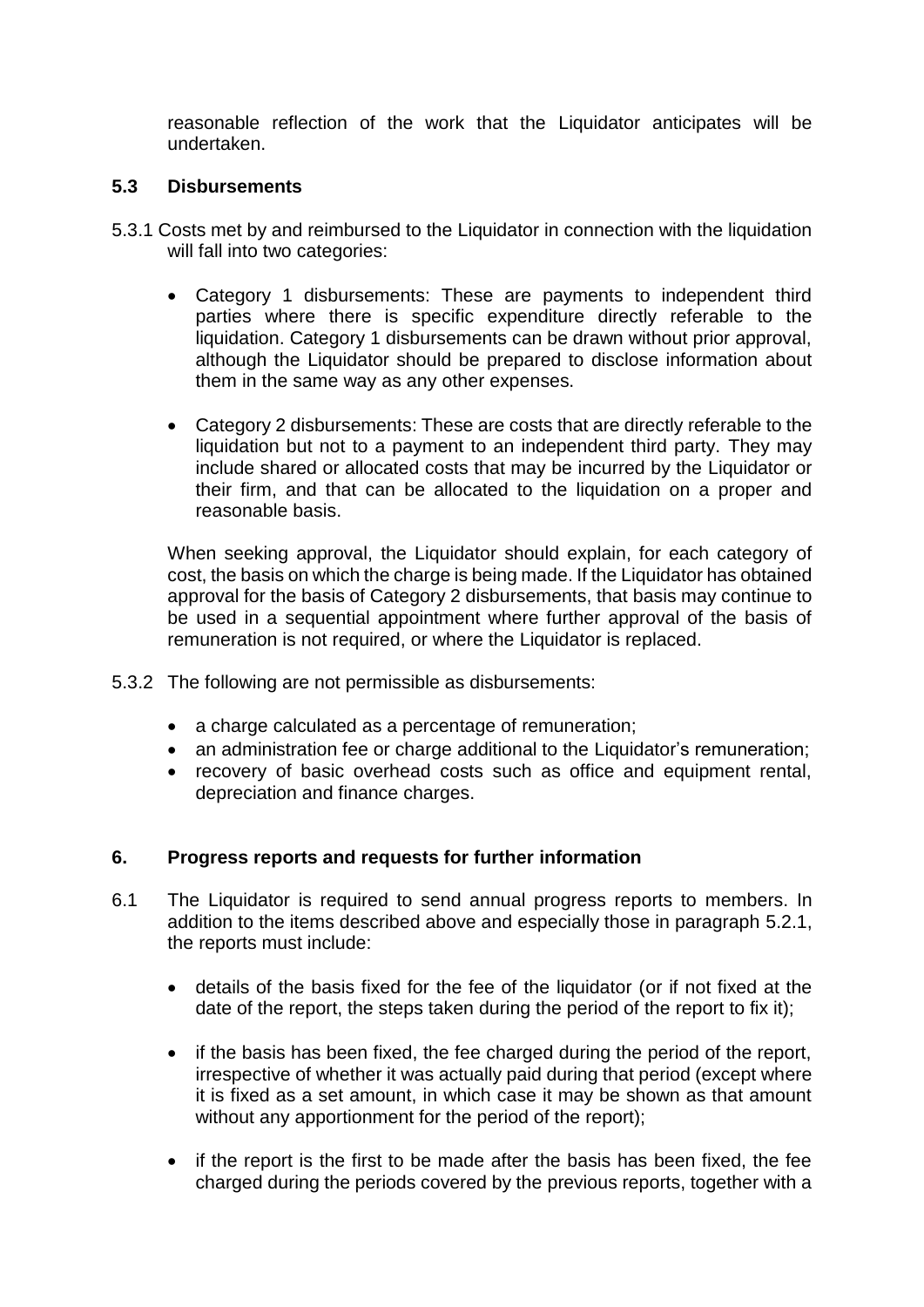description of the things done during those periods, irrespective of whether payment was actually made during the period of the report;

- a statement of the expenses incurred by the liquidator during the period of the report, irrespective of whether payment was actually made during that period;
- details of progress during the period of the report, including a summary of the receipts and payments during the period;
- details of what remains to be done;
- where appropriate, a statement setting out whether, at the date of the report:
	- o the expenses incurred or expected to be incurred are likely to exceed, or have exceeded, the details given to the creditors prior to the determination of the basis of fees; and
	- o the reason for that excess.
- a statement of the members' rights to request further information, as explained in paragraph 6.2, and their right to challenge the Liquidator's fees and expenses.
- 6.2 Within 21 days of receipt of a progress report, a member may request the Liquidator to provide further information about the remuneration and expenses set out in the report. A request must be in writing, and may be made by a member or members representing at least 5% in value of the total voting rights of members (including himself), or any member with the permission of the Court.
- 6.3 The Liquidator must provide the requested information within 14 days, unless he or she considers that:
	- the time and cost involved in preparing the information would be excessive; or
	- disclosure would be prejudicial to the conduct of the liquidation or might be expected to lead to violence against any person; or
	- the Liquidator is subject to an obligation of confidentiality in relation to the information requested,

in which case he must give the reasons for not providing the information.

6.4 Any member may apply to the Court within 21 days of the Liquidator's refusal to provide the requested information, or the expiry of the 14 days' time limit for the provision of the information.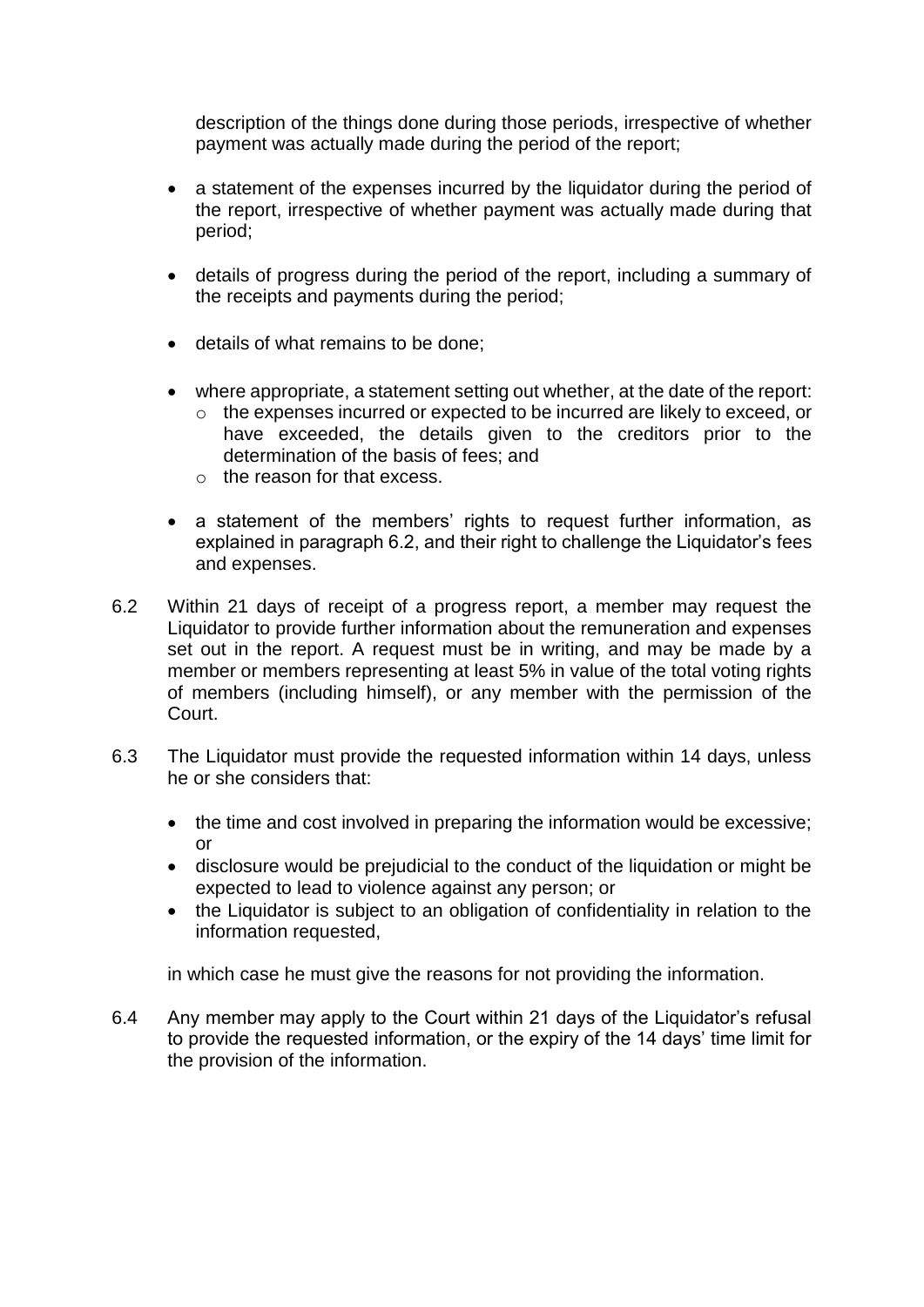# **7. Provision of information – additional requirements**

- 7.1 The Liquidator must provide certain information about the time spent on the case, free of charge, upon request by any creditor, director or member of the Company. The information which must be provided is –
	- the total number of hours spent on the case by the Liquidator or staff assigned to the case;
	- for each grade of staff, the average hourly rate at which they are charged out;
	- the number of hours spent by each grade of staff in the relevant period.
- 7.2 The period for which the information must be provided is the period from appointment to the end of the most recent period of six months reckoned from the date of the Liquidator's appointment, or where he has vacated office, the date that he vacated office.
- 7.3 The information must be provided within 28 days of receipt of the request by the Liquidator, and requests must be made within two years from vacation of office.

#### **8 What if a member is dissatisfied?**

- 8.1 If a member believes that the basis of the Liquidator's remuneration is inappropriate, or the remuneration charged or expenses incurred by the Liquidator are in all the circumstances excessive he may, provided certain conditions are met, apply to the Court.
- 8.2 Application may be made to the Court by any member or members representing at least 10 per cent in value of voting rights (including himself), or by any member with the permission of the Court. Any such application must be made within 8 weeks of the applicant receiving the Liquidator's progress report in which the charging of the remuneration or incurring of the expenses in question is first reported (see paragraph 6.1 above). If the Court does not dismiss the application (which it may if it considers that insufficient cause is shown), the applicant must give the Liquidator a copy of the application and supporting evidence at least 14 days before the hearing.
- 8.3 If the Court considers the application well founded, it may order that the remuneration be reduced, the basis be changed, or the expenses be disallowed or repaid. Unless the Court orders otherwise, the costs of the application must be paid by the applicant and not out of the assets of the Company being wound up.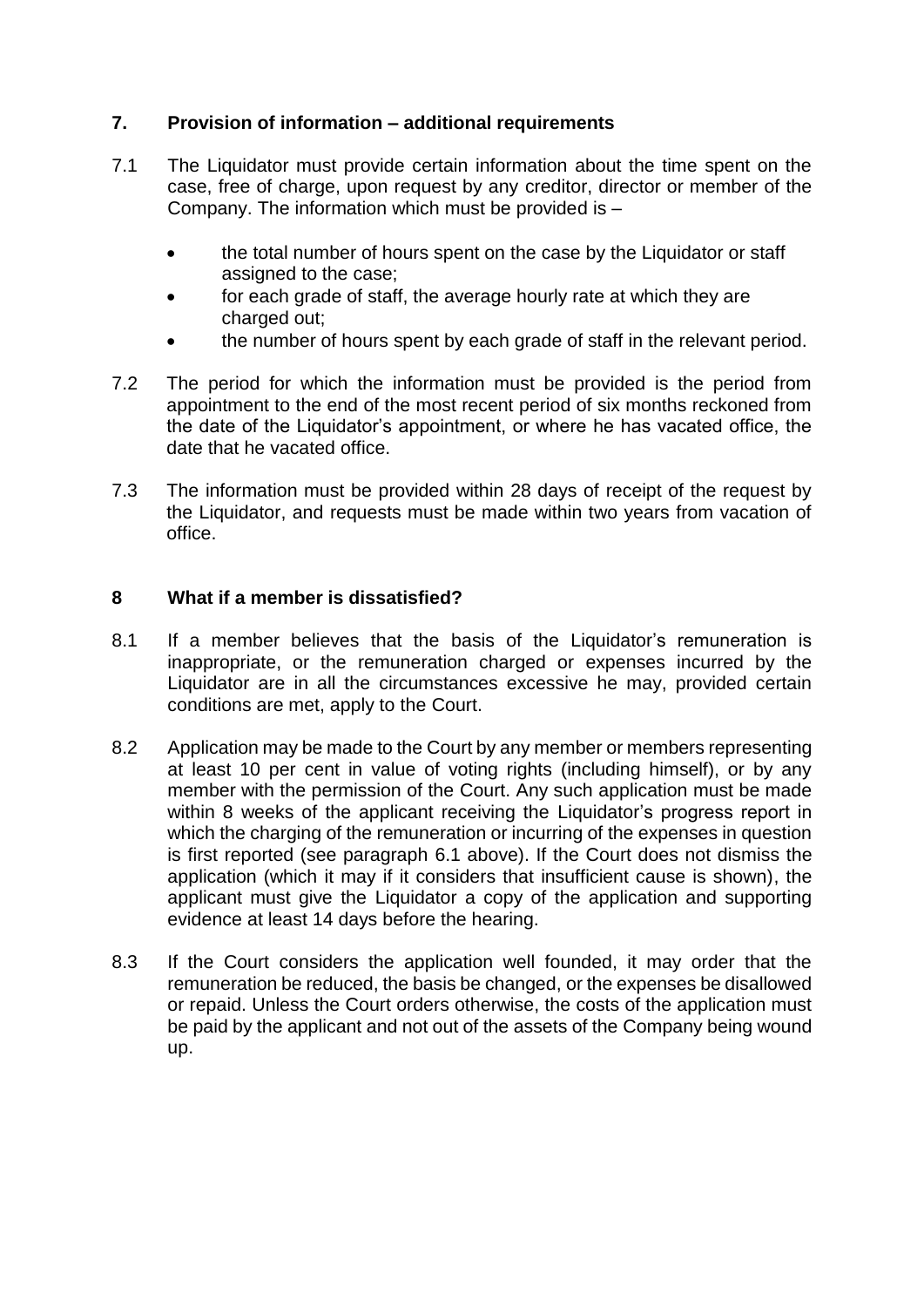## **9. What if the Liquidator is dissatisfied?**

- 9.1 If the Liquidator considers that the remuneration fixed by the members is insufficient or that the basis used to fix it is inappropriate, he or she may apply to the Court for the amount or rate to be increased or the basis changed.
- 9.2 If he or she decides to apply to the Court he must give at least 14 days' notice to the members, or such one or more of the members as the Court may direct, to appear or be represented at the Court hearing. The Court may order the costs of the application or of any member appearing at the Court hearing to be paid out of the assets.

#### **10. Other matters relating to remuneration**

- 10.1 Where two (or more) joint Liquidators are appointed, it is for them to agree between themselves how the remuneration payable should be apportioned. Any dispute between them may be referred to the Court or a meeting of members.
- 10.2 If the appointed Liquidator is a solicitor and employs his or her own firm to act in the winding up, profit costs may not be paid unless authorised by the members or the Court.
- 10.3 If a new Liquidator is appointed in place of another, any determination or Court order which was in effect immediately before the replacement continues to have effect in relation to the remuneration of the new Liquidator until a further determination by the members, or Court order, is made.
- 10.4 Where the basis of the remuneration is a set amount, and the Liquidator ceases to act before the time has elapsed or the work has been completed for which the amount was set, application may be made for a determination of the amount that should be paid to the outgoing Liquidator. The application must be made to the same body as approved the remuneration, i.e. either to the members or the Court. Where the outgoing Liquidator and the incoming Liquidator are from the same firm, they will usually agree the apportionment between themselves.
- 10.5 There may also be occasions when members will agree to make funds available themselves to pay for the Liquidator to carry out tasks which cannot be paid for out of the assets, either because they are deficient or because it is uncertain whether the work undertaken will result in any benefit to members. Arrangements of this kind are sometimes made to fund litigation. Any arrangements of this nature will be a matter for agreement between the Liquidator and the members concerned and will not be subject to the statutory rules relating to remuneration.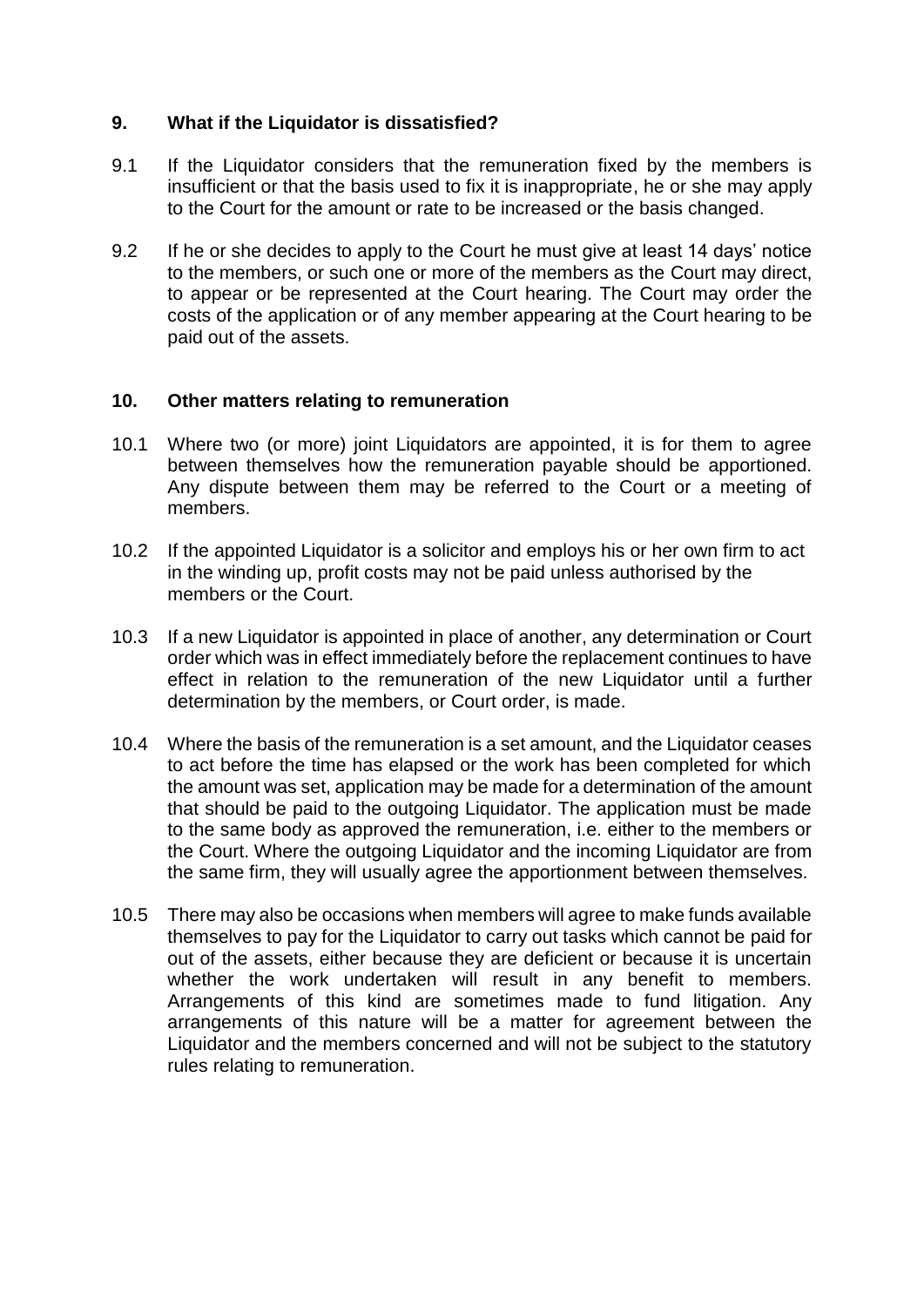# **11. Effective date**

This guide applies where a Liquidator is appointed on or after 1 October 2015, or where information is provided by the Liquidator about fees, expenses or other payments after 6 April 2017.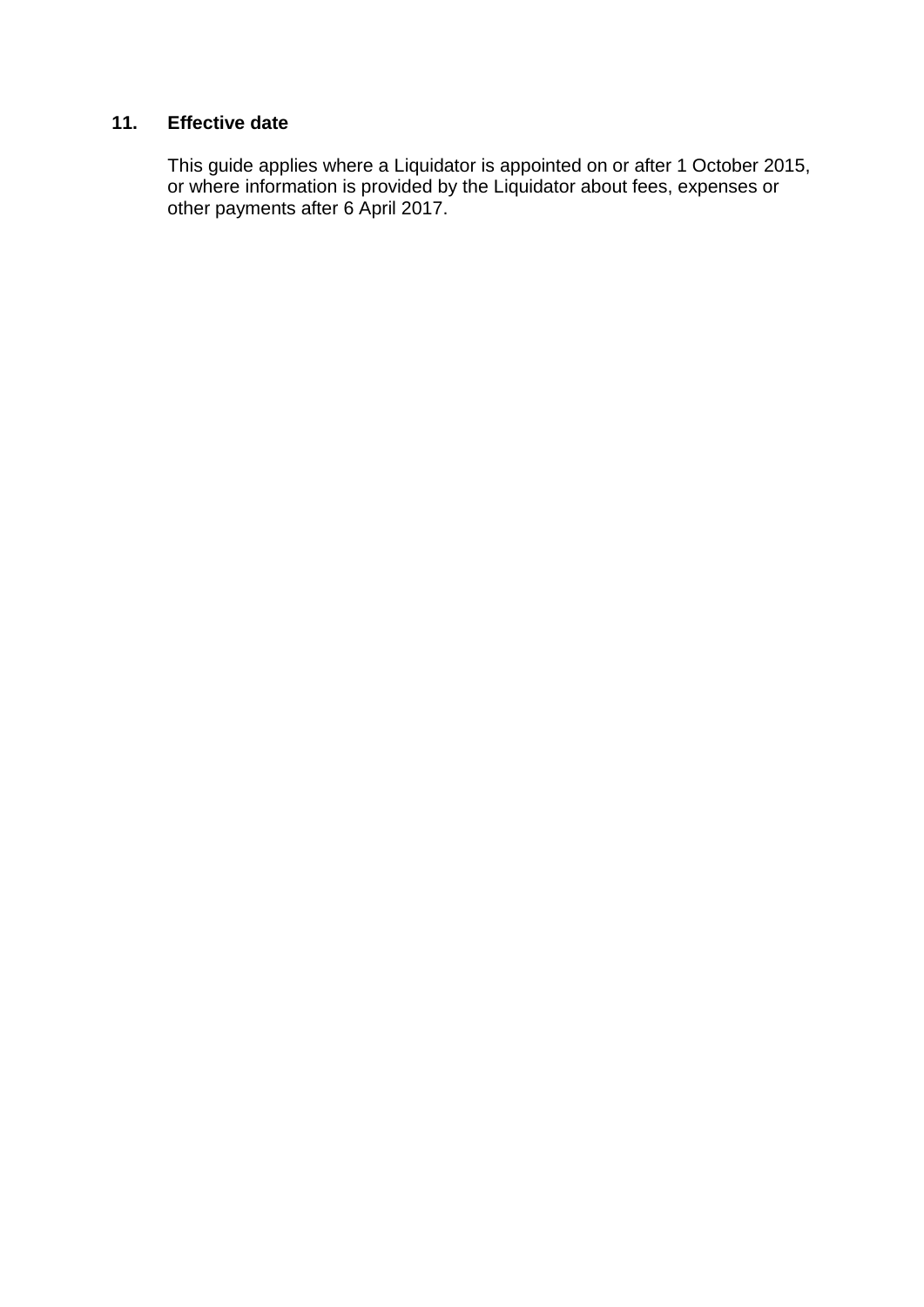# **Appendix Suggested format for the provision of information**

Professional guidance issued to insolvency practitioners sets out the following suggested format for the provision of information when seeking approval of remuneration. However, the level of disclosure suggested below may not be appropriate in all cases, and will be subject to considerations of proportionality. In larger or more complex cases the circumstances of each case may dictate the information provided and its format.

## **Narrative overview of the case**

In all cases, reports on remuneration should provide a narrative overview of the case. Matters relevant to an overview are:

- the complexity of the case;
- any exceptional responsibility falling on the Liquidator;
- the Liquidator's effectiveness;
- the value and nature of the property in question.

The information provided will depend upon the basis or bases being sought or reported upon, and the stage at which it is being provided. An overview might include:

- an explanation of the nature, and the Liquidator's own initial assessment, of the assignment (including the anticipated return to members) and the outcome (if known);
- initial views on how the assignment was to be handled, including decisions on staffing or subcontracting and the appointment of advisers;
- any significant aspects of the case, particularly those that affect the remuneration and cost expended;
- the reasons for subsequent changes in strategy;
- the steps taken to establish the views of members, particularly in relation to agreeing the strategy for the assignment, budgeting, and fee drawing;
- any existing agreement about remuneration;
- details of how other professionals, including subcontractors, were chosen, how they were contracted to be paid, and what steps have been taken to review their fees;
- in a larger case, particularly if it involved trading, considerations about staffing and managing the assignment and how strategy was set and reviewed;
- details of work undertaken during the period;
- any additional value brought to the estate during the period, for which the Liquidator wishes to claim increased remuneration.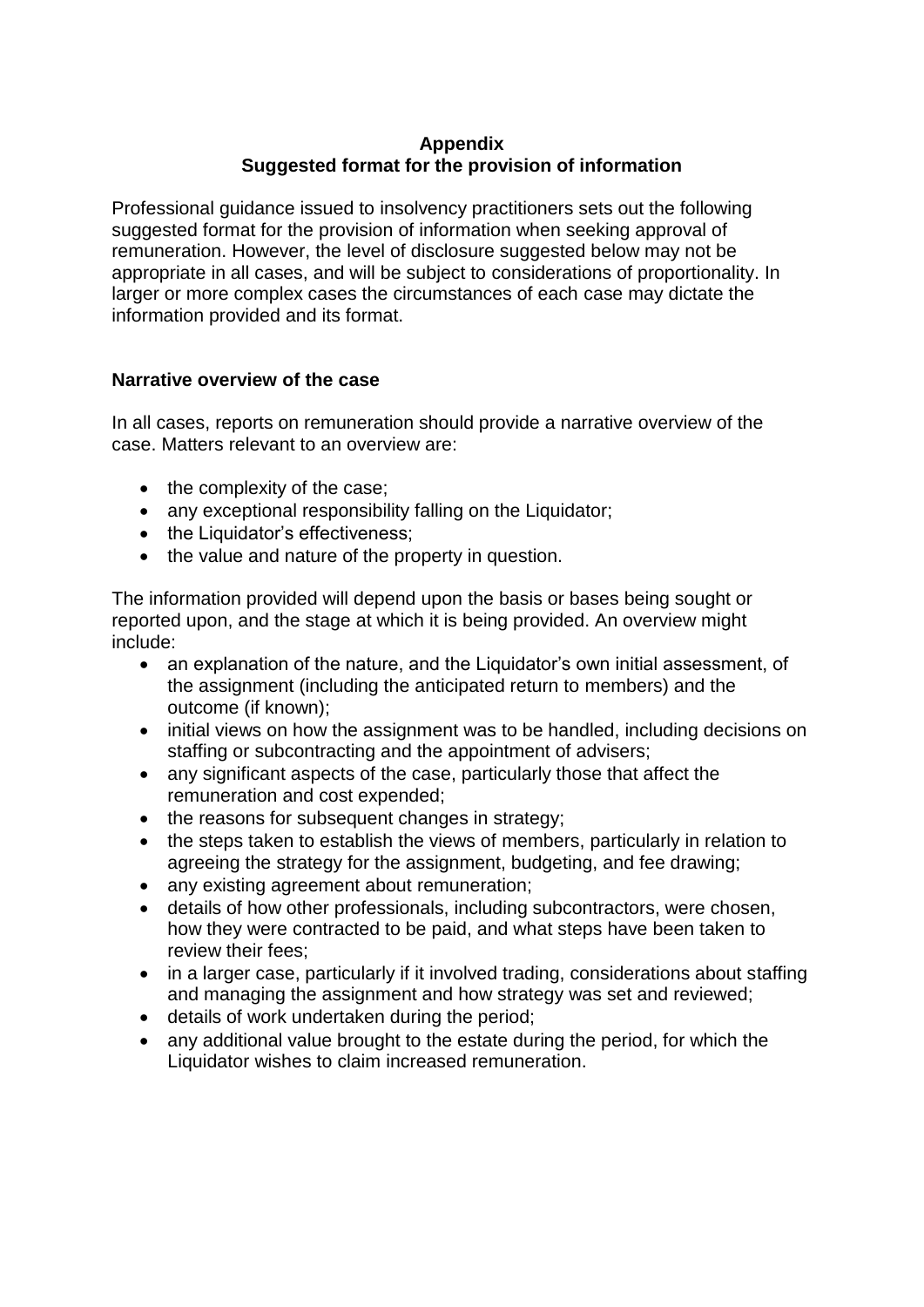## **Time cost basis**

Where any part of the remuneration is or is proposed to be calculated on a time costs basis, requests for and reports on remuneration should provide:

- An explanation of the Liquidator's time charging policy, clearly stating the units of time that have been used, the grades of staff and rates that have been charged to the assignment, and the policy for recovering the cost of support staff. There is an expectation that time will be recorded in units of not greater than 6 minutes.
- A description of work carried out, which might include:
	- $\triangleright$  details of work undertaken during the period, related to the table of time spent for the period;
	- $\triangleright$  an explanation of the grades of staff used to undertake the different tasks carried out and the reasons why it was appropriate for those grades to be used;
	- $\triangleright$  any comments on any figures in the summary of time spent accompanying the request the Liquidator wishes to make.
- Time spent and charge-out summaries, in an appropriate format.

It is useful to provide time spent and charge-out value information in a tabular form for each of the time periods reported upon, with work classified (and subdivided) in a way relevant to the circumstances of the case.

The following areas of activity are suggested as a basis for the analysis of time spent:

- Administration and planning
- Investigations
- Realisation of assets
- Trading
- Creditors
- Any other case-specific matters

The following categories are suggested as a basis for analysis by grade of staff:

- Partner
- Manager
- Other senior professionals
- Assistants and support staff

The level of disclosure suggested above will not be appropriate in all cases, and considerations of proportionality will apply:

• where cumulative time costs are, and are expected to be, less than £10,000 the Liquidator should, as a minimum, state the number of hours and average rate per hour and explain any unusual features of the case;